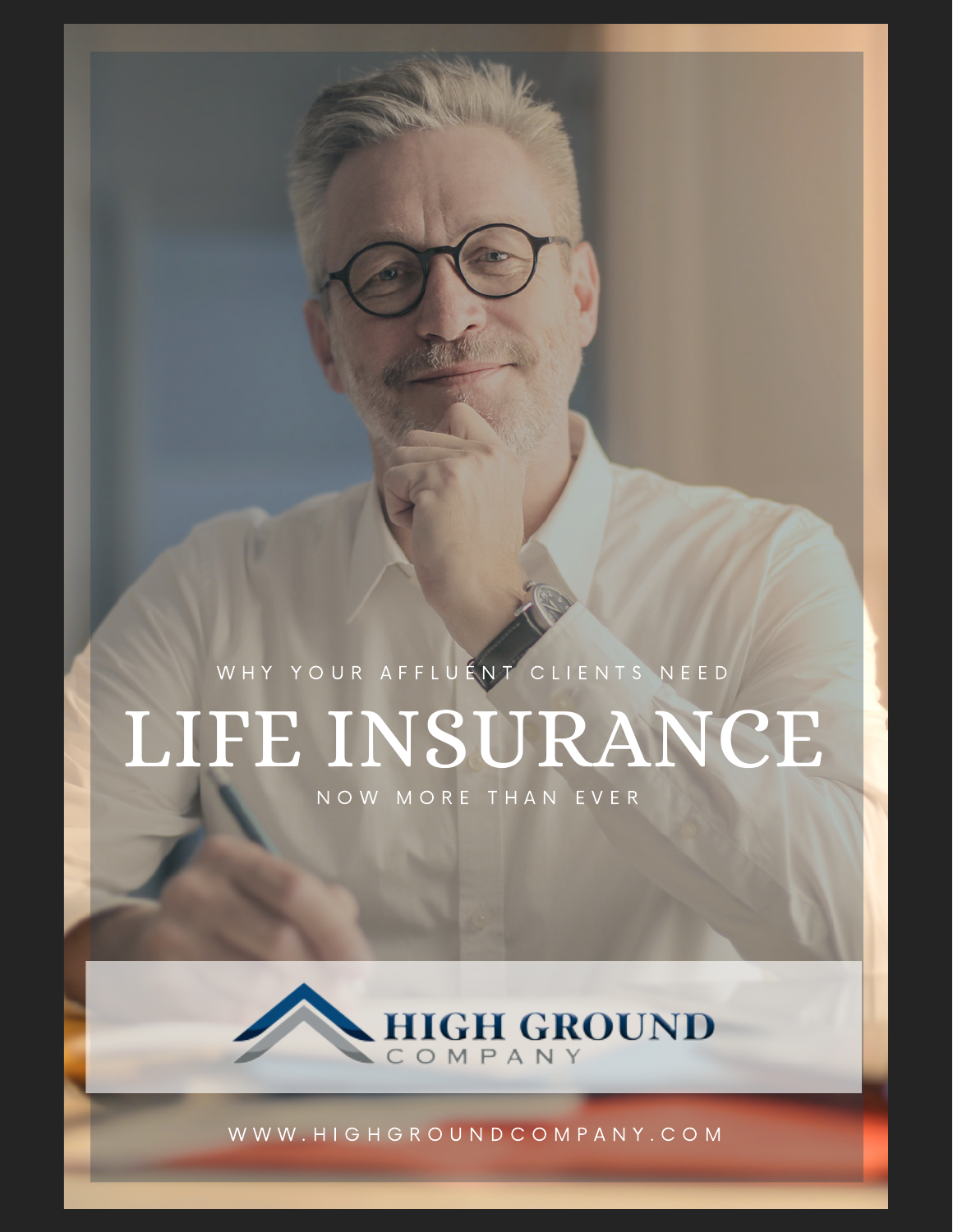## INTRODUCTION

**President Biden and the Democraticled Congress may take action in 2021 to pass several tax increases targeting affluent individuals and businesses.** 

**The expected new laws and policies would require these taxpayers to find additional sources of liquidity to meet rising transfer tax obligations at death and new wealth accumulation strategies to mitigate rising income tax obligations during life.** 

**Life insurance can be a powerful solution to meet these needs and by starting the underwriting process today, a policyholder is able to preserve favorable policy pricing and performance features.**

Why Your Affluent Clients May Need Life Insurance Now More Than Ever

#### TOPICS

**TAX INCREASES THAT COULD BE AROUND THE CORNER** 

**A SOLUTION FOR HIGHER TRANSFER TAXES AND/OR POST-MORTEM INCOME TAXES**

**A SOLUTION FOR HIGHER INVESTMENT INCOME TAXES OR LESS VALUABLE RETIREMENT PLAN CONTRIBUTIONS**

**HOW TO ACT NOW WITH MINIMAL COST**

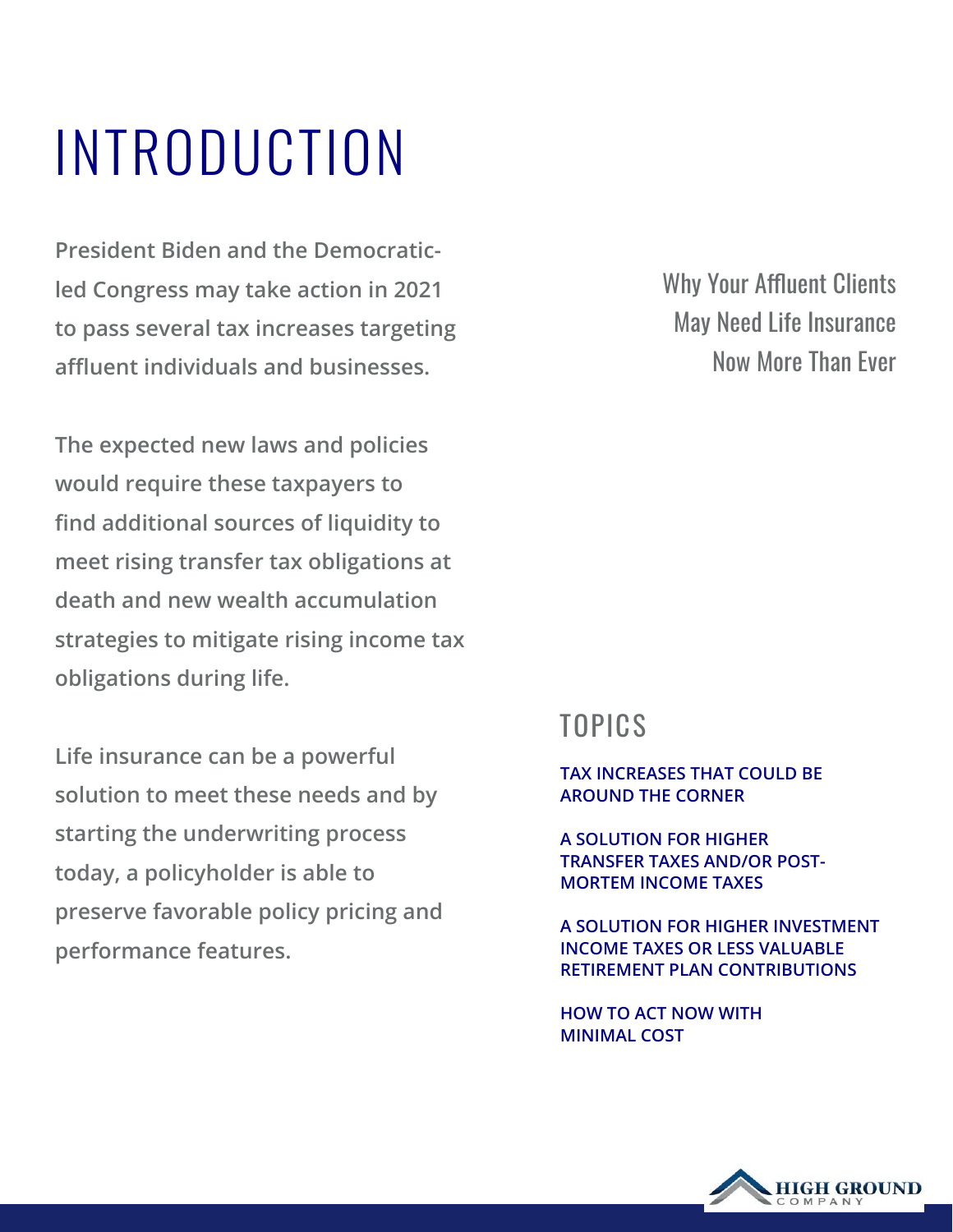## TAX INCREASES THAT COULD BE AROUND THE CORNER

Recent tax increases proposed by Biden or other Democratic Party Representatives targeting high-income or high-net-worth individuals and business owners include:

- **›** Reducing the combined federal exemption from \$11,700,000 per person to as low as \$3,500,000 with some proposals de-unifying the gift tax exemption to \$1,000,000 per person.
- **›** Increasing the top estate transfer tax rate to 55% or even 77% for the ultra-wealthy.
- **›** Eliminating the step-up in basis of eligible property inherited at death and replacing it with a carry-over basis or Canadian-like recognition-at-death regime.
- **›** Increasing the top ordinary income tax rate on income over \$400,000 from 37% to 39.6% and adding a 12.4% Social Security payroll tax, split between the employee and employer, for wages over \$400,000.
- **›** Moving the long-term capital gains tax rate from 20% to 39.6% plus the 3.8% Net Investment Income Tax for taxpayers with more than \$1,000,000 income.
- **›** Limiting the tax benefit of deductions for retirement plan contributions to 28%.
- **›** Boosting the corporate tax rate from 21% to 28% and limiting the Section 199A Qualified Business Income deduction for pass-through business owners earning more than \$400,000.

These changes are in addition to those already enacted under the SECURE Act where Designated Beneficiaries ("DBs", who are not Eligible DBs, of Individual Retirement Account ("IRA" or Defined Contribution Plan ("DCP" assets are now forced to liquidate such inherited accounts within 10 years of the account holder's death for those dying after December 31, 2019. By combining this removal of the "stretch IRA" benefit with a proposed increase to the top marginal tax rate, IRA or DCP account holders previously planning on tax-efficiently passing on balances to their children and grandchildren now face the reality of a potentially significant loss in long-term family wealth due to this new postmortem acceleration of income taxation.

**The Result**—affluent individuals may keep less of what they earn, find their ability to accumulate wealth impaired and realize more of the wealth in their estate is lost to greater taxation at death.

### A SOLUTION FOR HIGHER TRANSFER TAXES AND/OR POSTMORTEM INCOME TAXES

In planning for this policy shift and its impact, trusted advisors can turn to permanent life insurance and its preferential tax benefits as a recommend solution for their clients. Permanent life insurance has a competitive edge over other financial vehicles when it comes to providing future liquidity. The proceeds of the death benefit are payable in cash at the time the liquidity is needed and generally not included in the beneficiary's gross income – essentially the only asset that can be eligible for a step-up in basis at death when owned outside the insured's taxable estate where the proceeds can also avoid being subject to estate tax, if structured properly.

As part of a comprehensive estate plan, these characteristics can make trust-owned life insurance uniquely effective for replacing wealth lost to transfer taxes as well as providing liquidity to beneficiaries to offset future income taxes due to a carry-over basis or recognition-at-death for inherited appreciated property, the latter of which essentially is an additional transfer tax.

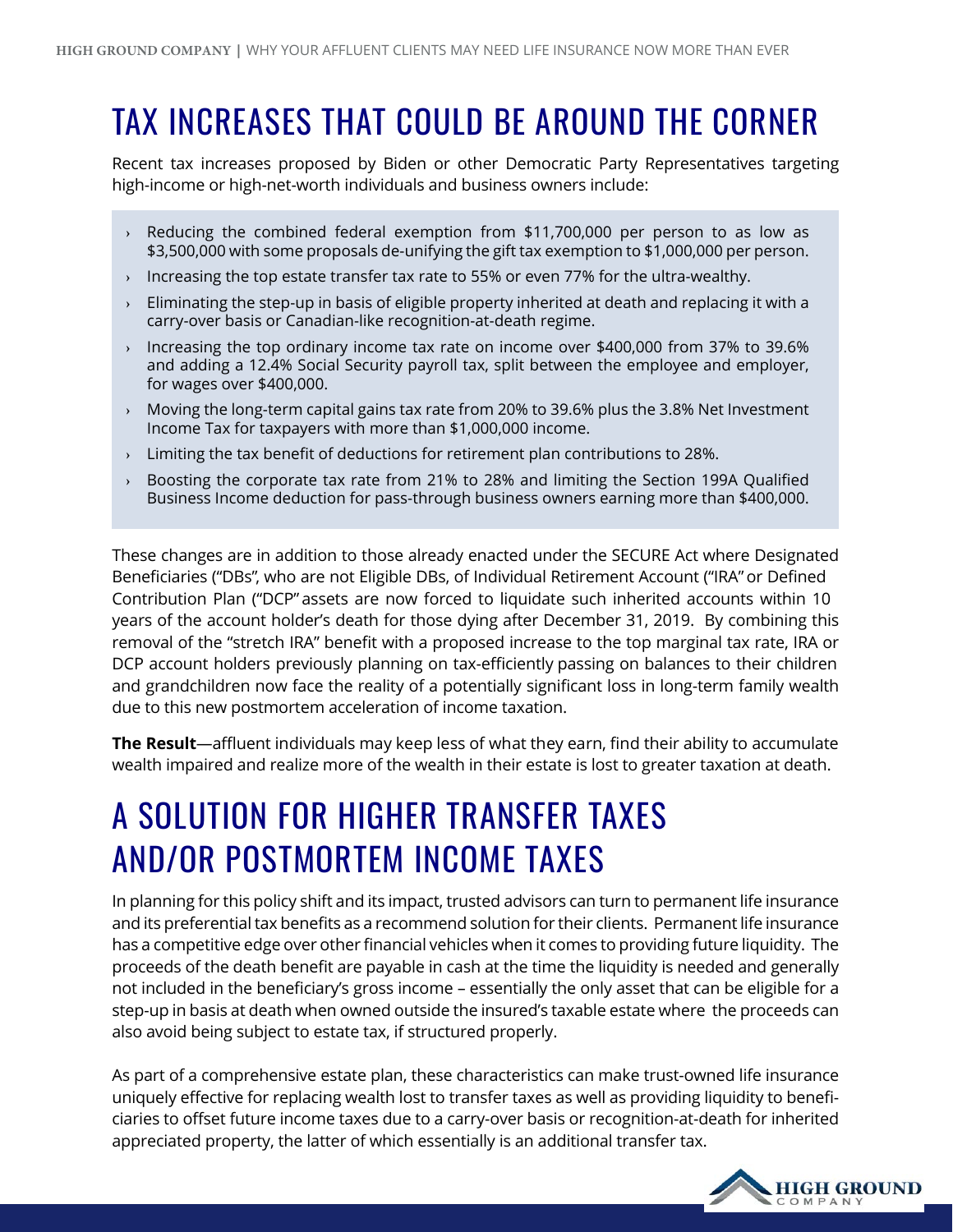One gifting strategy for mitigating the costly effects of the new 10-year rule under the SECURE Act which has become increasingly popular is for the holder of an IRA or DCP to gift after-tax required minimum distributions ("RMBs" into a trust and outside of their estate. There, the amounts can be used to purchase the cash value life insurance needed to replace losses to the Designated Beneficiaries inflicted by losing the traditional "stretch IRA," proposed higher individual income tax rates as well as estate taxes, if applicable.

Establishing and paying for these policies is not limited to making use of the endangered federal estate and gift tax exclusions. A range of funding techniques provide increased flexibility for purchasing life insurance. Many of these techniques can be incorporated into an individual's overall estate plan using his or her irrevocable trust and include private split dollar arrangements, intra-family loans or installment sales and premium financing.

#### A SOLUTION FOR HIGHER INVESTMENT INCOME TAXES OR LESS VALUABLE RETIREMENT PLAN CONTRIBUTIONS

High-earning individuals facing increased taxation of investment income from the proposed tax policies can turn to cash value life insurance to provide tax-efficient wealth accumulation and supplemental income potential. The 28% tax benefit limit for contributing to a retirement plan and the increase in taxes paid on distributions could be a double-edged sword for saving. A wealth accumulation strategy incorporating cash value life insurance can provide for tax-deferred growth potential, income tax-free access to cash value via withdrawals up to cost basis and policy loans (assuming the policy does not lapse with an outstanding loan and never becomes a Modified Endowment Contract and whatever portion of the death benefit is left after any withdrawals or loans can be payable to the beneficiaries income tax free.

Techniques existthat can allow the policy to be trust owned, keeping the death benefit free of estate tax while preserving the ability for the grantor-insured to indirectly access the cash value. These techniques can include designating the insured's spouse as a trust beneficiary who can receive trust distributions (i.e., a Spousal Lifetime Access Trust, giving the grantor-insured the ability to borrow from the trust at arm's length, or funding the premiums through split dollar loans which can be repaid in the future plus interest, all of which the trustee can subsidize by borrowing from the cash value.

For nearly half of a century, cash value life insurance has been an efficient tool for businesses to informally fund executive benefits to their key employees. Similarly, business owners impacted by higher corporate taxes can make funding these benefits with taxable investments more costly, thus leading to challenges in recruiting, rewarding and retaining their most valuable employees. Life insurance not only can have a current positive impact on a corporate balance sheet via taxdeferred cash value growth and the ability to meet executive benefit liabilities through income tax-free withdrawals and policy loans but also to recover benefit plan costs from the death benefit which can also be received income tax free, if structured properly.

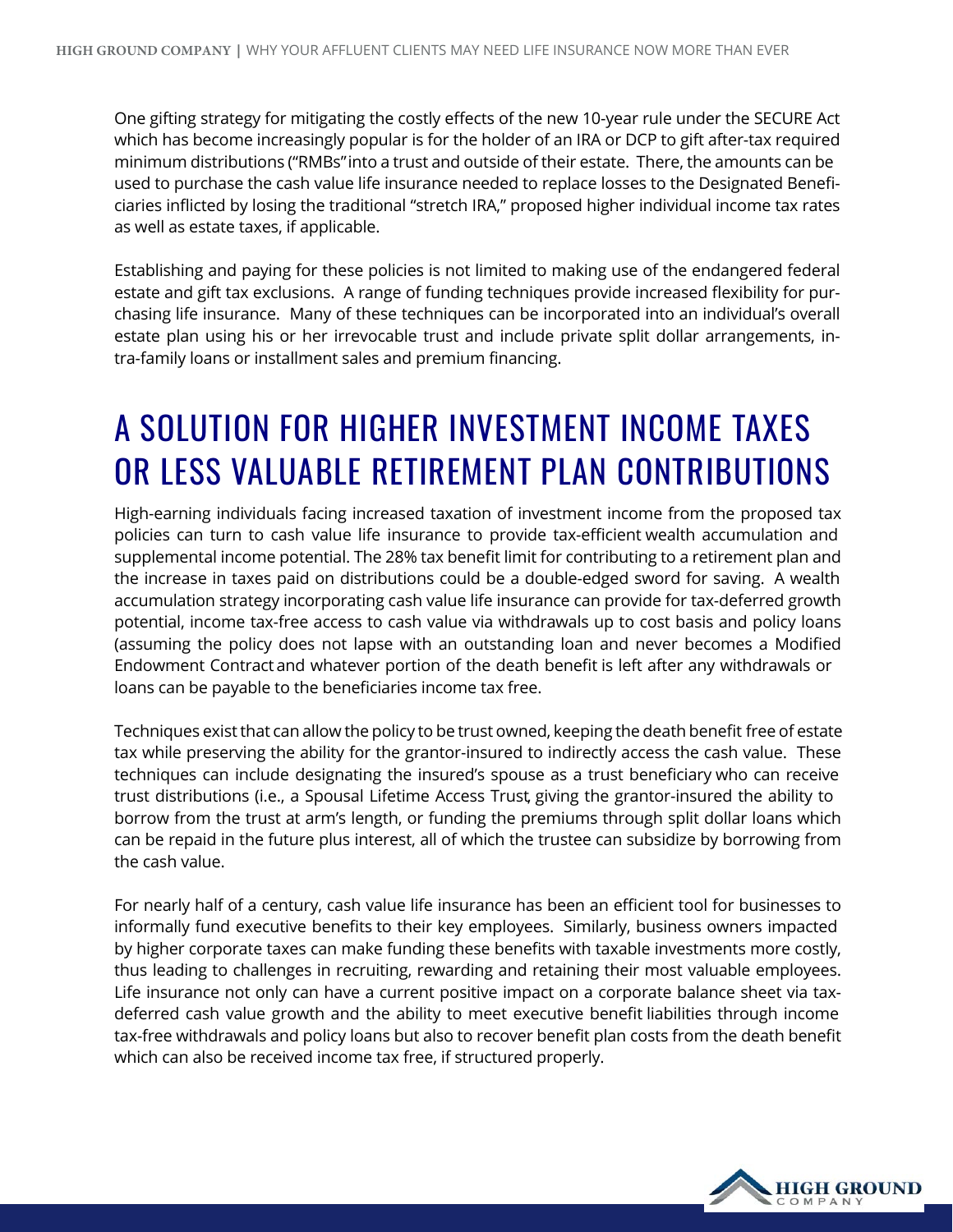#### HOW TO ACT NOW WITH MINIMAL COST

**Higher taxes may be coming soon and planning to deal with the impact, including obtaining life insurance, should start immediately.** How much life insurance is needed will depend upon both the financial and estate planning conducted by an individual's trusted advisors and the contours of any final legislation.

These advisors can pinpoint the current liabilities to be addressed with life insurance, but what about gaps created by the proposed tax increases? Although the exact impact of any tax policies will not be known for months, there are 'wait-and-see' options with life insurance that are available now and can be considered.

One of the most valuable intangible assets a person has is their insurability. No one will be as young tomorrow as they are today nor generally as healthy. This means that life insurance will most likely never be as affordable as it is right now. When it comes to purchasing a new policy, gambling one's insurability on future legislative action by procrastinating can be a risky and costly bet.

Fortunately, policies obtained immediately can be adjusted to fit the outcome of the current tax proposals as well as any additional increases Congress may pass. In order to take advantage of their insurability and to get the process started, taxpayers targeted can consider buying a flexible premium, permanent policy with a sufficient amount of coverage to cover additional needs caused by possible tax increases and fund with a minimum amount of premium to keep the policy active for a short duration. Then, as any tax legislation is enacted and their new planning liabilities crystallize, the policyholder can increase the premiums accordingly, and/or reduce the face amount if necessary, to suit their needs.

Another 'wait-and-see' strategy allowing for the purchase of life insurance right away with flexibility for later is for the client to purchase a term life insurance policy which is convertible to a permanent, cash value policy. The policyholder could be assured of immediate coverage at a low cost and have the option of converting the term policy with no evidence of insurability in the future to meet their planning needs.

Advances in the underwriting process have led to less intrusive protocols for prospective insureds at most amounts of coverage sought. The ability to leverage 'big data', physician's statements and past experience allows life insurance companies to offer accelerated underwriting for clients seeking policies in upwards of \$7.5 million. These accelerated programs may not require the insured take a medical exam and can issue a policy within days from the application. At higher amounts of coverage, the same underwriting advances can mean fewer tests, often triggered only by past medical history.

> **Call High Ground Company today to discuss the best planning options for you.**